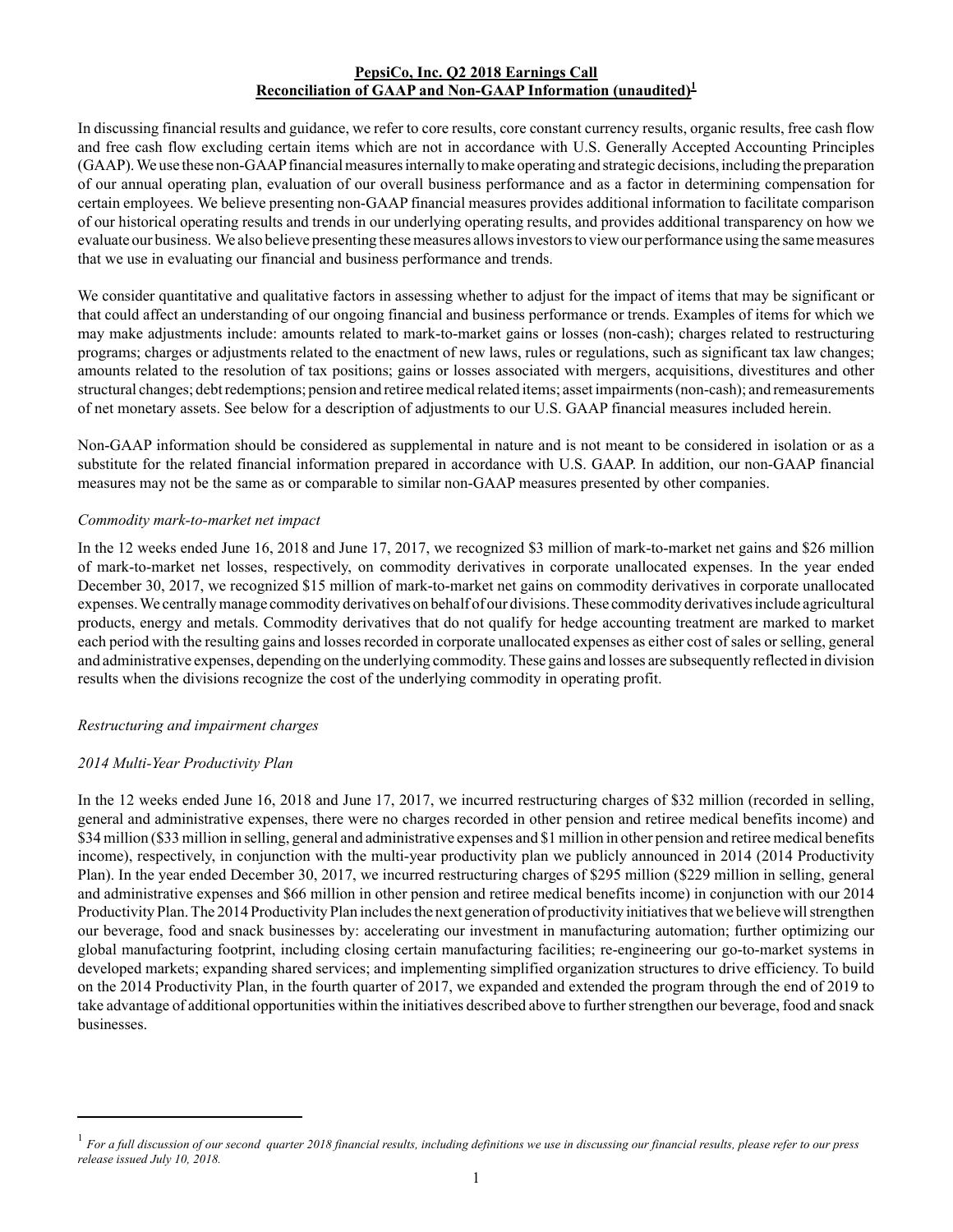### *Provisional net tax expense related to the Tax Cuts and Jobs Act (TCJ Act)*

During the fourth quarter of 2017, the TCJ Act was enacted in the United States. Among its many provisions, the TCJ Act imposed a mandatory one-time transition tax on undistributed international earnings and reduced the U.S. corporate income tax rate from 35% to 21%, effective January 1, 2018. As a result of the enactment of the TCJ Act, we recognized a provisional transition tax expense of \$777 million in the 12 weeks ended June 16, 2018, which was in addition to the provisional net tax expense of \$2.5 billion and \$1 million, respectively, recognized in the fourth quarter of 2017 and the first quarter of 2018.

The changes arising from the TCJ Act are broad and complex and we continue to examine the impact the TCJ Act may have on our business and financial results. The recorded impact of the TCJ Act is provisional and the final amount may differ from the above estimates, possibly materially, due to, among other things, changes in estimates, interpretations and assumptions we have made, changes in Internal Revenue Service (IRS) interpretations, the issuance of new guidance, legislative actions, changes in accounting standards or related interpretations in response to the TCJ Act and future actions by states within the United States that have not currently adopted the TCJ Act.

## *Tax benefit*

In the 12 weeks ended June 16, 2018, we recognized a non-cash tax benefit of \$314 million associated with our agreement with the IRS resolving all open matters related to the audits of taxable years 2012 and 2013.

## *Free cash flow excluding certain items*

Free cash flow excluding certain items is an important measure used to monitor our cash flow performance. We believe this non-GAAP measure provides investors additional useful information when evaluating our cash from operating activities. Adjustments to get to free cash flow excluding certain items include: discretionary pension contributions, payments related to restructuring charges, and the tax impacts associated with each of these items, as applicable, as well as tax payments related to the TCJ Act. In future years, we expect this measure to exclude additional payments related to the provisional mandatory transition tax liability of approximately \$5 billion, which we currently expect to be paid over the period 2019 to 2026 under the provisions of the TCJ Act.

*Net capital spending*: Capital spending less cash proceeds from sales of property, plant and equipment.

### *2018 guidance*

Our 2018 organic revenue growth guidance excludes the impact of acquisitions, divestitures and other structural changes, sales and certain other taxes and foreign exchange translation. Our 2018 core tax rate guidance and 2018 core constant currency earnings per share (EPS) growth guidance exclude the commodity mark-to-market net impact included in corporate unallocated expenses and restructuring and impairment charges. Our 2018 core constant currency EPS growth guidance also excludes the impact of foreign exchange translation. We are unable to reconcile our full year projected 2018 organic revenue growth to our full year projected 2018 reported net revenue growth because we are unable to predict the 2018 impact of foreign exchange due to the unpredictability of future changes in foreign exchange rates and because we are unable to predict the occurrence or impact of any acquisitions, divestitures or other structural changes. We are also not able to reconcile our full year projected 2018 core tax rate to our full year projected 2018 reported tax rate and our full year projected 2018 core constant currency EPS growth to our full year projected 2018 reported EPS growth because we are unable to predict the 2018 impact of foreign exchange or the mark-tomarket net impact on commodity derivatives due to the unpredictability of future changes in foreign exchange rates and commodity prices. Therefore, we are unable to provide a reconciliation of these measures.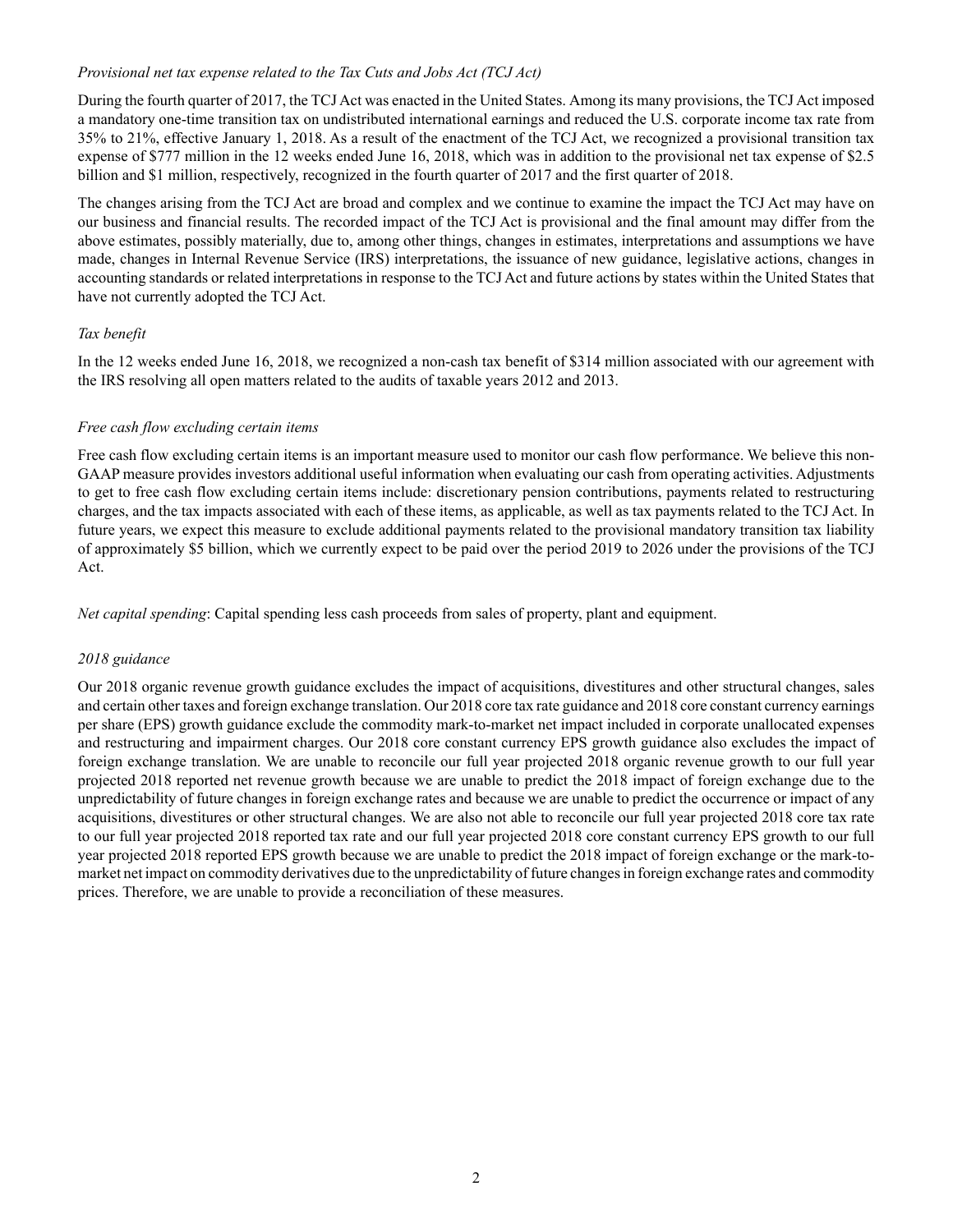#### **PepsiCo, Inc. and Subsidiaries Reconciliation of GAAP and Non-GAAP Information (unaudited)**

| <b>Net Revenue Growth Reconciliation</b>               | 12 Weeks Ended         |               |                 |  |
|--------------------------------------------------------|------------------------|---------------|-----------------|--|
|                                                        | 3/24/2018<br>6/16/2018 |               |                 |  |
| Reported Net Revenue Growth                            | $2 \frac{9}{6}$        |               | $4\frac{0}{0}$  |  |
| Impact of Foreign Exchange Translation                 | (1)                    |               | (2)             |  |
| Impact of Acquisitions and Divestitures                |                        |               |                 |  |
| Impact of Sales and Certain Other Taxes <sup>(a)</sup> |                        |               |                 |  |
| Organic Revenue Growth                                 | $\mathcal{L}$          | $\frac{0}{0}$ | $2 \frac{9}{6}$ |  |

| <b>Diluted EPS Reconciliation</b>                  | 12 Weeks Ended         |        |   |        |                |
|----------------------------------------------------|------------------------|--------|---|--------|----------------|
|                                                    | 6/17/2017<br>6/16/2018 |        |   | Growth |                |
| Reported Diluted EPS                               |                        | 1.28   | S | 1.46   | $(13) \%$      |
| Commodity Mark-to-Market Net Impact                |                        |        |   | 0.01   |                |
| Restructuring and Impairment Charges               |                        | 0.02   |   | 0.02   |                |
| Provisional Net Tax Expense Related to the TCJ Act |                        | 0.54   |   |        |                |
| Tax Benefit                                        |                        | (0.22) |   |        |                |
| Core Diluted EPS                                   |                        | 1.61   |   | 1.50   | 8              |
| Impact of Foreign Exchange Translation             |                        |        |   |        | (1)            |
| Core Constant Currency Diluted EPS Growth          |                        |        |   |        | $7\frac{9}{6}$ |

| North America Beverages Net Revenue Growth Reconciliation | 12 Weeks Ended |           |
|-----------------------------------------------------------|----------------|-----------|
|                                                           | 6/16/2018      | 3/24/2018 |
| Reported Net Revenue Growth                               | $(1) \%$       | $(1) \%$  |
| Impact of Foreign Exchange Translation                    |                |           |
| Impact of Acquisitions and Divestitures                   |                |           |
| Impact of Sales and Certain Other Taxes <sup>(a)</sup>    |                |           |
| Organic Revenue Growth                                    | $(1) \%$       | $(2) \%$  |

| Developing and Emerging Markets Net Revenue Growth Reconciliation | 12 Weeks<br>Ended |                 |  |
|-------------------------------------------------------------------|-------------------|-----------------|--|
|                                                                   | 6/16/2018         |                 |  |
| Reported Net Revenue Growth                                       |                   | $2 \frac{9}{6}$ |  |
| Impact of Foreign Exchange Translation                            |                   |                 |  |
| Impact of Acquisitions and Divestitures                           |                   |                 |  |
| Impact of Sales and Certain Other Taxes <sup>(a)</sup>            |                   |                 |  |
| Organic Revenue Growth                                            |                   | 6 %             |  |

<sup>a)</sup> Represents the impact of the exclusion from net revenue of prior year sales, use, value-added and certain excise taxes assessed by governmental authorities on revenue*producing transactions that were not already excluded based on the accounting policy election taken in conjunction with the adoption of the revenue recognition guidance.*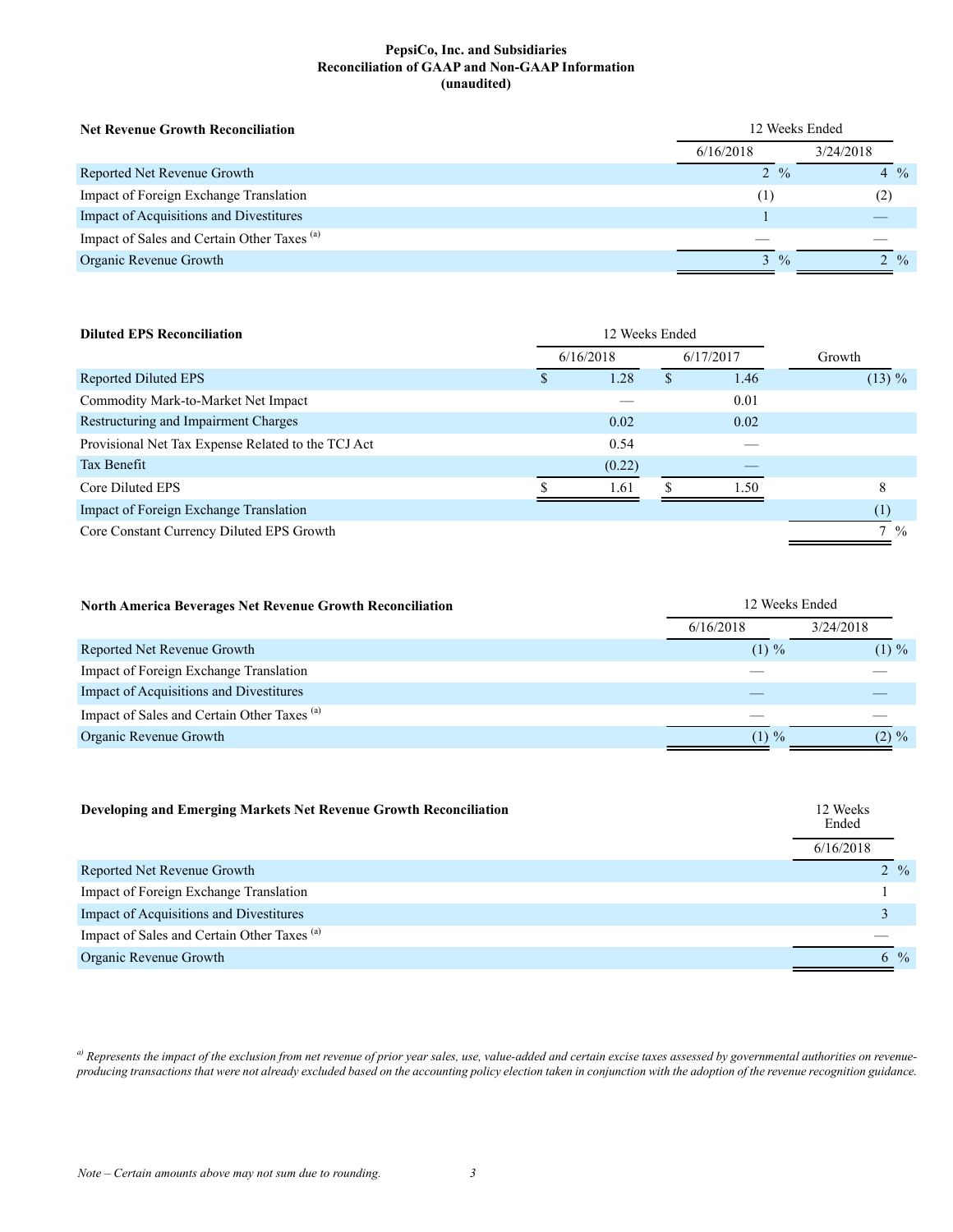#### **PepsiCo, Inc. and Subsidiaries Reconciliation of GAAP and Non-GAAP Information (unaudited)**

| <b>Latin America Net Revenue Growth Reconciliation</b> | 12 Weeks<br>Ended |               |
|--------------------------------------------------------|-------------------|---------------|
|                                                        | 6/16/2018         |               |
| Reported Net Revenue Growth                            |                   | $\frac{0}{0}$ |
| Impact of Foreign Exchange Translation                 |                   |               |
| Organic Revenue Growth                                 | $3.5\%$           |               |

| <b>Net Revenue Year-over-Year Growth Reconciliations</b> | 12 Weeks Ended 6/16/2018          |  |                                                 |                                                           |                                           |                              |         |  |
|----------------------------------------------------------|-----------------------------------|--|-------------------------------------------------|-----------------------------------------------------------|-------------------------------------------|------------------------------|---------|--|
|                                                          | Reported Net<br>Revenue<br>Growth |  | Impact of<br>Foreign<br>Exchange<br>Translation | Impact of<br>Sales and<br>Certain Other<br>Taxes $^{(a)}$ |                                           | Organic<br>Revenue<br>Growth |         |  |
| Latin America                                            |                                   |  |                                                 |                                                           |                                           |                              |         |  |
| Mexico                                                   | HSD %                             |  | $(LSD)$ %                                       |                                                           | $\frac{0}{0}$                             |                              | MSD %   |  |
| Argentina                                                | (DD) $%$                          |  | DD $%$                                          |                                                           | $-$ %                                     |                              | DD $\%$ |  |
| Colombia                                                 | DD $%$                            |  | $(LSD)$ %                                       |                                                           | $-$ %                                     |                              | DD $%$  |  |
| Europe Sub-Saharan Africa                                |                                   |  |                                                 |                                                           |                                           |                              |         |  |
| Russia                                                   | LSD $%$                           |  | MSD %                                           |                                                           | $-$ %                                     |                              | HSD %   |  |
| Poland                                                   | DD $%$                            |  | (DD) $%$                                        |                                                           | $-$ %                                     |                              | HSD %   |  |
| South Africa                                             | DD $%$                            |  | $(HSD)$ %                                       |                                                           | $-$ %                                     |                              | HSD %   |  |
| Turkey                                                   | $(MSD)$ %                         |  | DD $%$                                          |                                                           | MSD %                                     |                              | DD $\%$ |  |
| United Kingdom                                           | DD $%$                            |  | (DD) $%$                                        |                                                           | $-$ %                                     |                              | MSD %   |  |
| France                                                   | DD $%$                            |  | (DD) $%$                                        |                                                           | $LSD$ %                                   |                              | $HSD$ % |  |
| Asia, Middle East & North Africa                         |                                   |  |                                                 |                                                           |                                           |                              |         |  |
| China                                                    | DD $%$                            |  | (DD) $%$                                        |                                                           | $-$ %                                     |                              | DD $\%$ |  |
| Egypt                                                    | DD $%$                            |  | $(LSD)$ %                                       |                                                           | $\frac{0}{0}$<br>$\overline{\phantom{0}}$ |                              | DD $\%$ |  |
| Pakistan                                                 | LSD $%$                           |  | MSD %                                           |                                                           | $-$ %                                     |                              | HSD %   |  |
| Australia                                                | DD $%$                            |  | $(LSD)$ %                                       |                                                           | $-$ %                                     |                              | $HSD$ % |  |
| India                                                    | $MSD$ %                           |  | $LSD$ %                                         |                                                           | $-$ %                                     |                              | $MSD$ % |  |

| <b>International Divisions Operating Profit Growth Reconciliation</b> | 12 Weeks<br>Ended<br>6/16/2018 |                  |
|-----------------------------------------------------------------------|--------------------------------|------------------|
| Reported Operating Profit Growth                                      |                                | $17 \frac{9}{6}$ |
| Impact of Restructuring and Impairment Charges                        | (2)                            |                  |
| Core Operating Profit Growth                                          | 15                             |                  |
| Impact of Foreign Exchange Translation                                | (2)                            |                  |
| Core Constant Currency Operating Profit Growth                        |                                | $12 \frac{9}{6}$ |